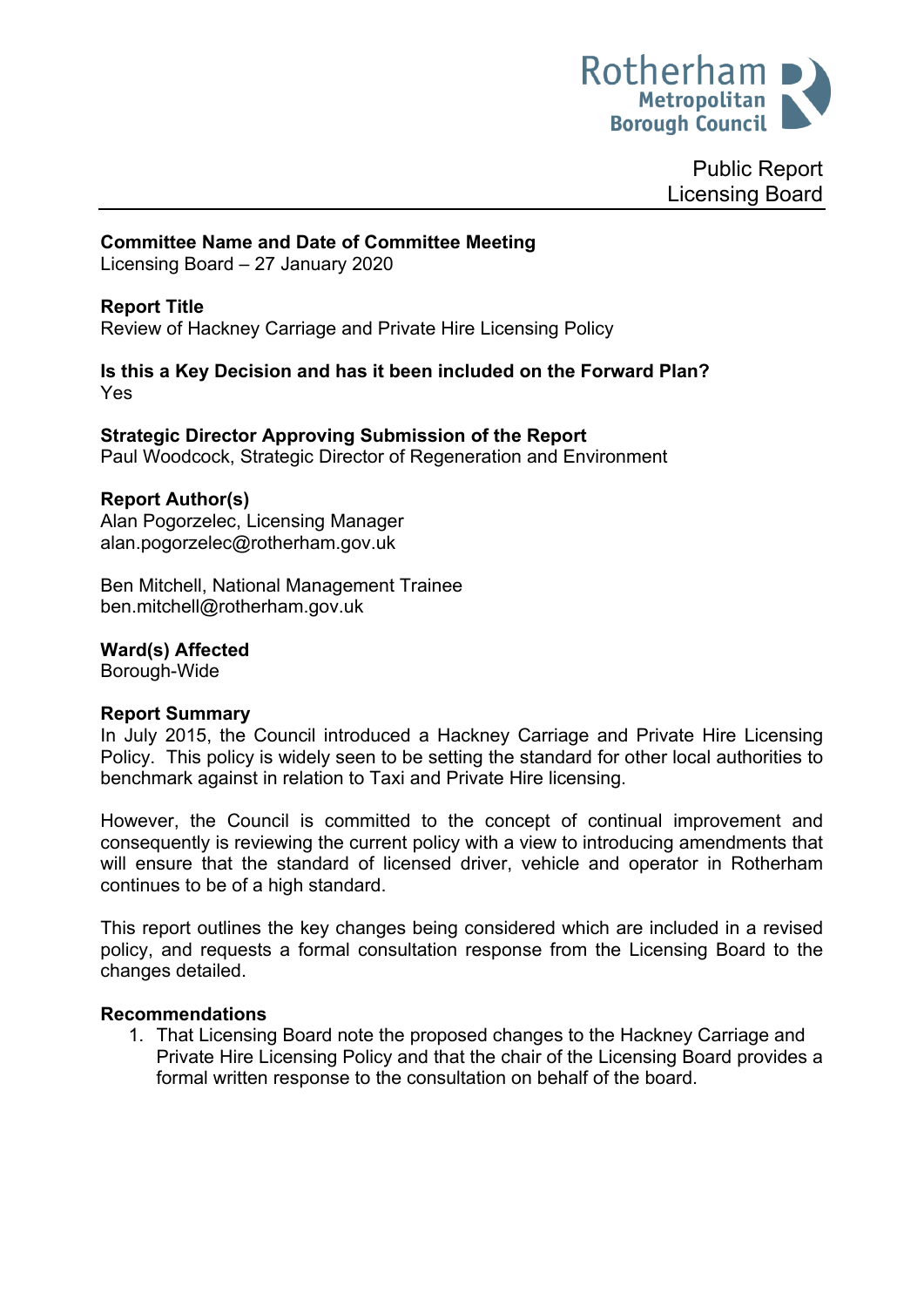### **List of Appendices Included**

Appendix 1: Rotherham Metropolitan Borough Council DRAFT Hackney Carriage and Private Hire Licensing Policy 2020-2023

- Appendix A: Driver Application Process
- Appendix D: Driver Conditions
- Appendix L: Private Hire Vehicle Conditions
- Appendix M: Hackney Carriage Vehicle Conditions
- Appendix Q: Private Hire Operator Conditions
- Appendix T: Taxi Camera Requirements

(Only appendices that have been altered have been included within this report)

#### **Background Papers**

Taxi and Private Hire Vehicle Licensing: Protecting Users. Statutory Guidance for Licensing Authorities (February 2019)

Rotherham Metropolitan Borough Council Hackney Carriage & Private Hire Licensing Policy, [https://www.rotherham.gov.uk/downloads/file/2473/rotherham](https://www.rotherham.gov.uk/downloads/file/2473/rotherham_mbc_taxi_and_hackney_carriage_policy) mbc taxi and hackney carriage policy

**Consideration by any other Council Committee, Scrutiny or Advisory Panel** Cabinet – 23 December 2019

**Council Approval Required** No

**Exempt from the Press and Public** No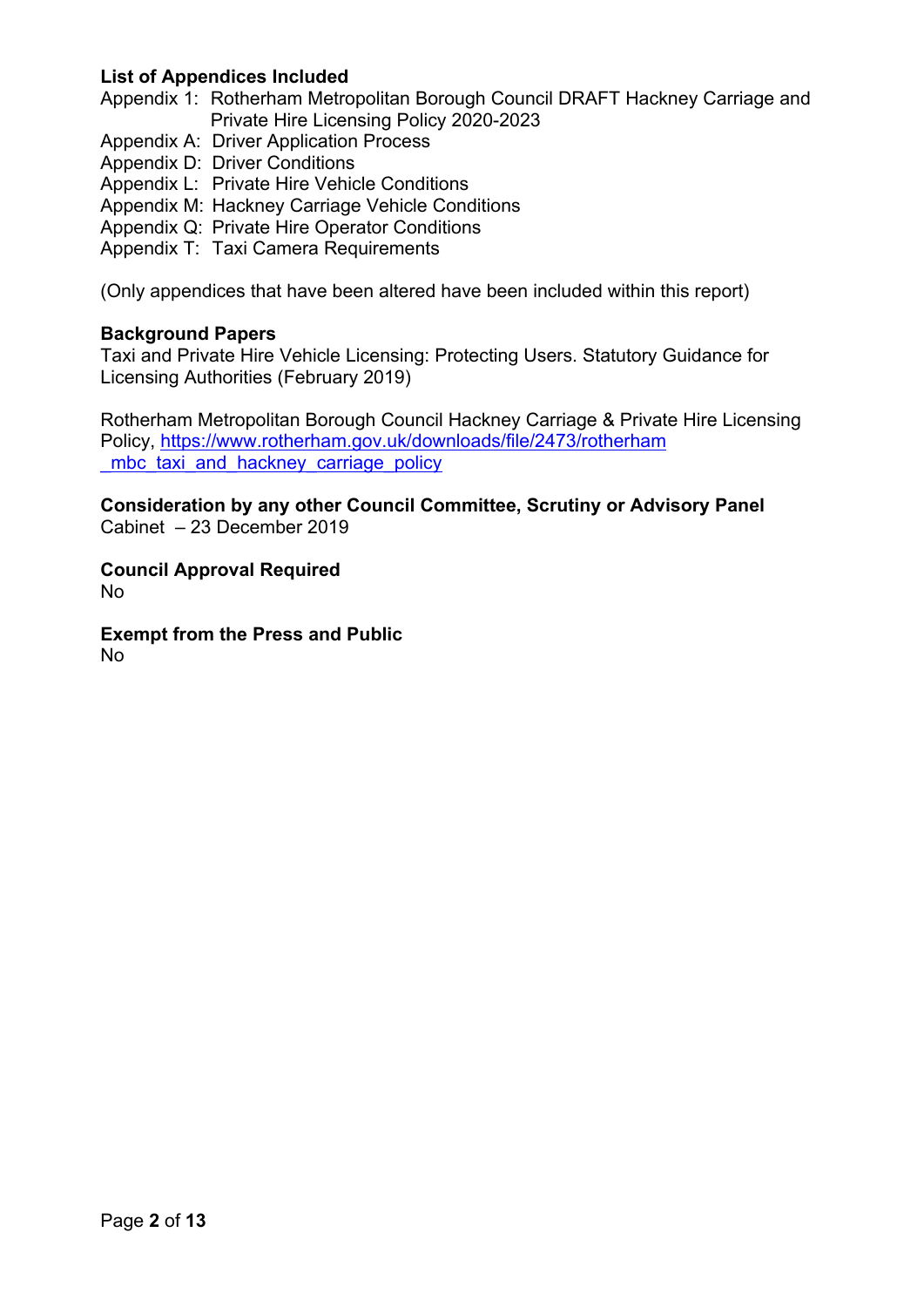### **Review of Review of Hackney Carriage and Private Hire** [Licensing](#page-0-0) Policy **1. Background**

- 1.1. In July 2015, the Council published a policy that set out the Council's approach to Hackney Carriage and Private Hire licensing. This policy set what are generally accepted as being the highest standards with regard to taxi and private hire licensing in the UK, and many of the standards have subsequently been adopted by other local licensing authorities, and included in revised national guidance.
- 1.2. The Council is striving to build on the foundation created by the policy, and maintain the position of the Council as being recognised as one of the leading authorities nationwide in relation to Hackney Carriage and Private Hire licensing.
- 1.3. The current policy is clear that periodic review is essential towards ensuring its success. A review process was set out in the policy that ensured the policy was reviewed twelve months after its introduction, followed by a formal policy review three years subsequently. The initial twelve month review was completed in July 2016, so it is now necessary for the policy to be subject to a formal review.
- 1.4. The policy brought significant improvement in the regulation of the taxi and private hire trade. It has ensured that drivers, vehicles, and operators are of the highest standard.
- 1.5. The current policy continues to be applied and performance is reported through both the Corporate Plan and the Licensing Service Performance Framework.
- 1.6. Within the past 12 months, the Licensing Service has proactively inspected 127 vehicles and drivers. 72% of vehicles were found to be compliant with licensing requirements. Of the 28% which were non-compliant, most were due to vehicle signage not being displayed correctly and all but two cases were rectified on the roadside.
- 1.7. 82% of drivers were found to be compliant with licensing requirements. Again, of the 18% which were non-compliant, driver identification was the most common cause and all but two cases were rectified on the roadside.
- 1.8. A total of 351 enforcement investigations have been undertaken in the past 12 months, resulting in one prosecution and seventeen revocations of licence. However, over 50% of investigations led to formal warnings and advice, showing how continuous improvement is an important part of the current enforcement process.
- 1.9. Since the current policy was introduced, new Statutory Guidance has been proposed by the Department for Transport. This commends the approach taken by this Council and states: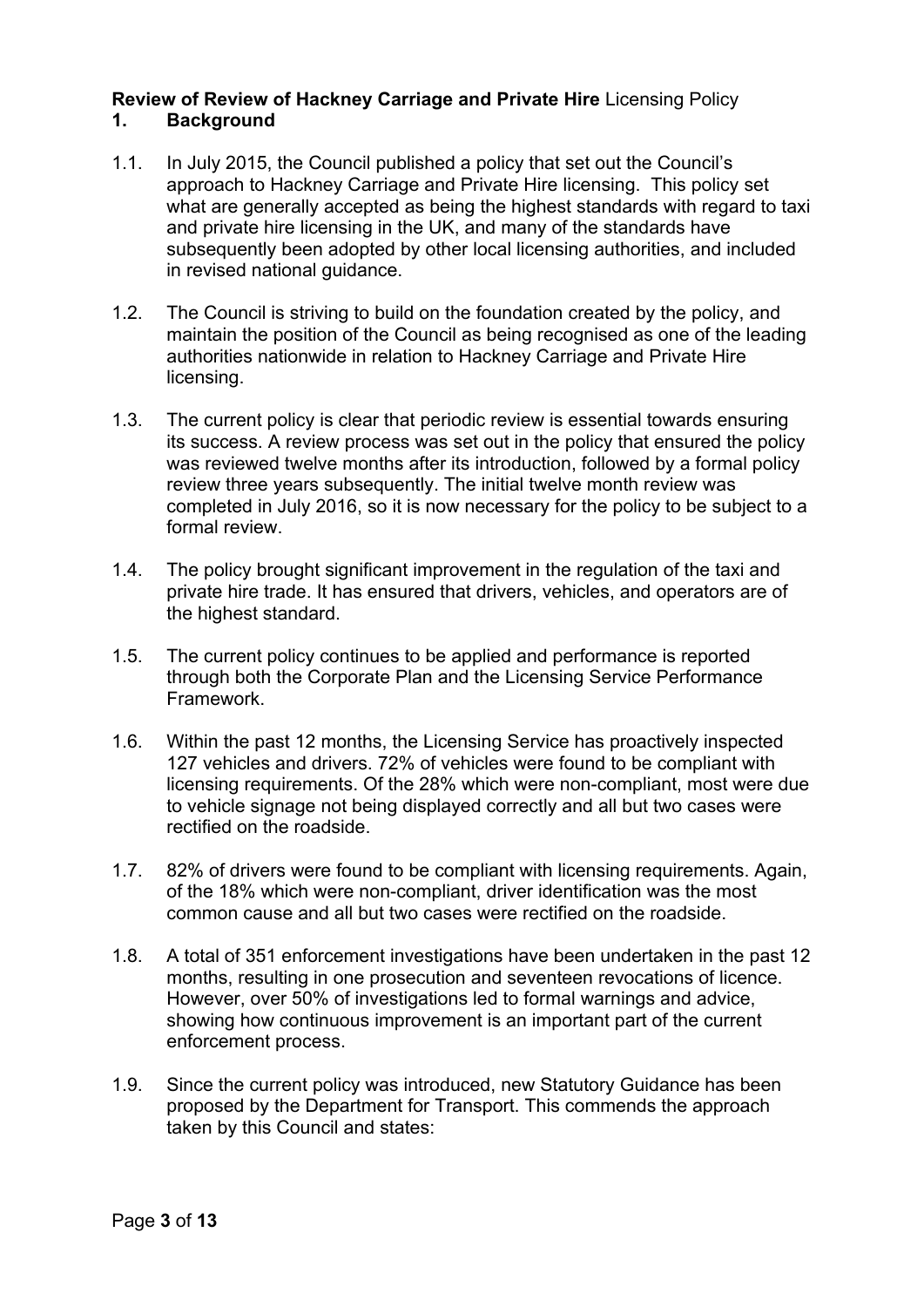*"Rotherham Metropolitan Borough Council ('Rotherham Council') provides an example of how the systematic review of policies and procedures and the implementation of a plan to drive improvements in practice can result in a well-functioning taxi and PHV sector that is rebuilding local confidence in the industry. The history of past failings here and elsewhere are well known, but it is the transparency and resolution that Rotherham Council has demonstrated and the high standards they now require that are rebuilding public confidence.*

*One of the key lessons learned is that it is vital to review policies and reflect changes in the industry both locally and nationally. It is therefore recommended that licensing authorities regularly review their licensing policies and their performance, but should also consider interim reviews should there be significant issues arising in their area".*

1.10. This guidance recommends that licensing authorities introduce requirements around twenty three separate areas. All but one of these recommendations are currently implemented in Rotherham and have been since the current policy was introduced in 2015. The one existing recommendation which is not currently implemented in Rotherham is detailed as a key issue in Section 2.6 of this report. The best practice guidance further indicates the high regard that the current policy holds. However, despite being confident in the standards of the policy, a formal review is now necessary to ensure that the Council is still driving standards at a national level by enhancing current processes and standards, which will ensure the calibre of licence holder in Rotherham remains at the very highest level.

### **2. Key Issues**

- 2.1. To support the process of the policy review, the Council has developed a number of proposals that could be considered for inclusion in a revised policy. Appendix 1 contains the draft Policy for consultation. Appendices where amendments are not proposed have not been included within this report, but are available at: [https://www.rotherham.gov.uk/downloads/](https://www.rotherham.gov.uk/downloads/file/2473/rotherham_mbc_taxi_and_hackney_carriage_policy) [file/2473/rotherham\\_mbc\\_taxi\\_and\\_hackney\\_carriage\\_policy.](https://www.rotherham.gov.uk/downloads/file/2473/rotherham_mbc_taxi_and_hackney_carriage_policy)
- 2.2. These proposals have been developed through:
	- Initial discussions with representatives of the local licensed trade:
	- Recommendations in new statutory guidance;
	- Reflections of current working practices within the Licensing Service;
	- Performance data.
- 2.3. The proposals are explored in more detail below: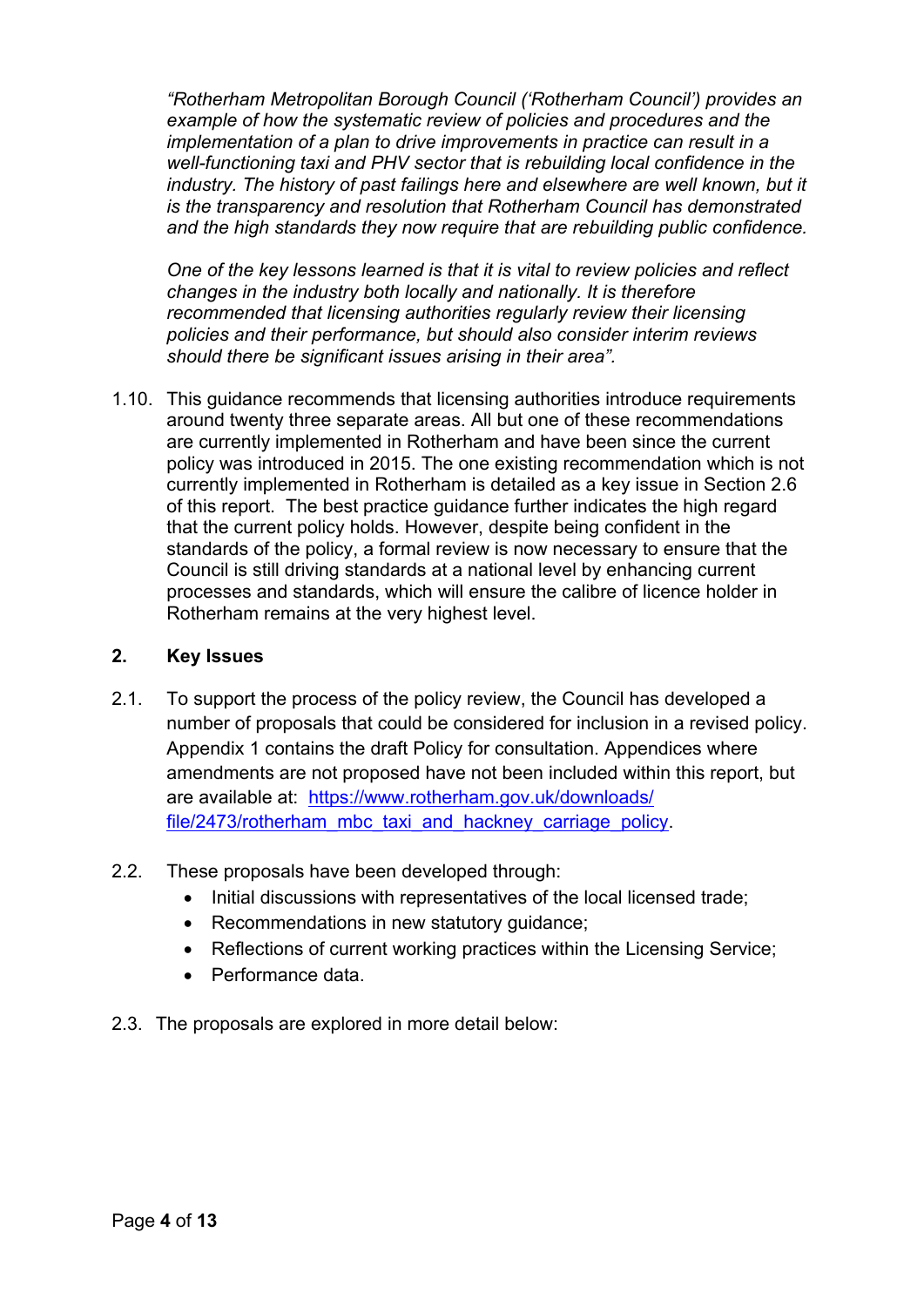# 2.4. **The Public Sector Equality Duty**

- 2.4.1. The Equality Act 2010 places a duty on the Council to have due regard to:
	- eliminate unlawful discrimination
	- advance equality of opportunity between people who share a protected characteristic and those who don't
	- foster or encourage good relations between people who share a protected characteristic and those who don't.
- 2.4.2. Whilst private organisations and individuals are not legally required to comply with the Duty, the Council considers that the Hackney Carriage and Private Hire Licensing Policy should require that drivers and operators behave in a way that supports this duty.
- 2.4.3. The Council therefore proposes adding clauses to the 'Fitness and Propriety' requirements for both drivers and operators, to be clear that any action by a driver or operator that would be in conflict with the Council's Equality Duty would be considered to be a breach of the fitness and proper person test.

# 2.5. **Driver Medical Assessments**

- 2.5.1. Drivers and applicants are required to satisfy the Council that they meet DVLA Group 2 Medical Standards; this is currently achieved through a medical examination which must be undertaken by the individual's registered GP. However, feedback from Trade representatives suggests that some drivers and applicants are experiencing difficulties in making an appointment for a medical examination with their registered GP. This is due to individual GPs not undertaking private work on a routine basis.
- 2.5.2. Therefore, to reflect the current arrangements, it is proposed that: *"Applicants shall provide a completed medical examination form supplied by the Council and completed by their own General Practitioner's (GP) practice on first application. A new medical will then be required at the next renewal after a driver reaches the age of 45. Thereafter, a medical will be required every six years until the driver reaches the age of 65 when a medical will be required annually. In exceptional circumstances, and with prior agreement from the Licensing Manager, a medical assessment can be carried out by another registered GP practice as long as the applicant's medical history has been viewed and assessed".*
- 2.5.3. This change to the policy addresses the position of the licensed trade and has also been discussed with Rotherham Clinical Commissioning Group to explore the best solution to medical assessments being completed in a timely manner.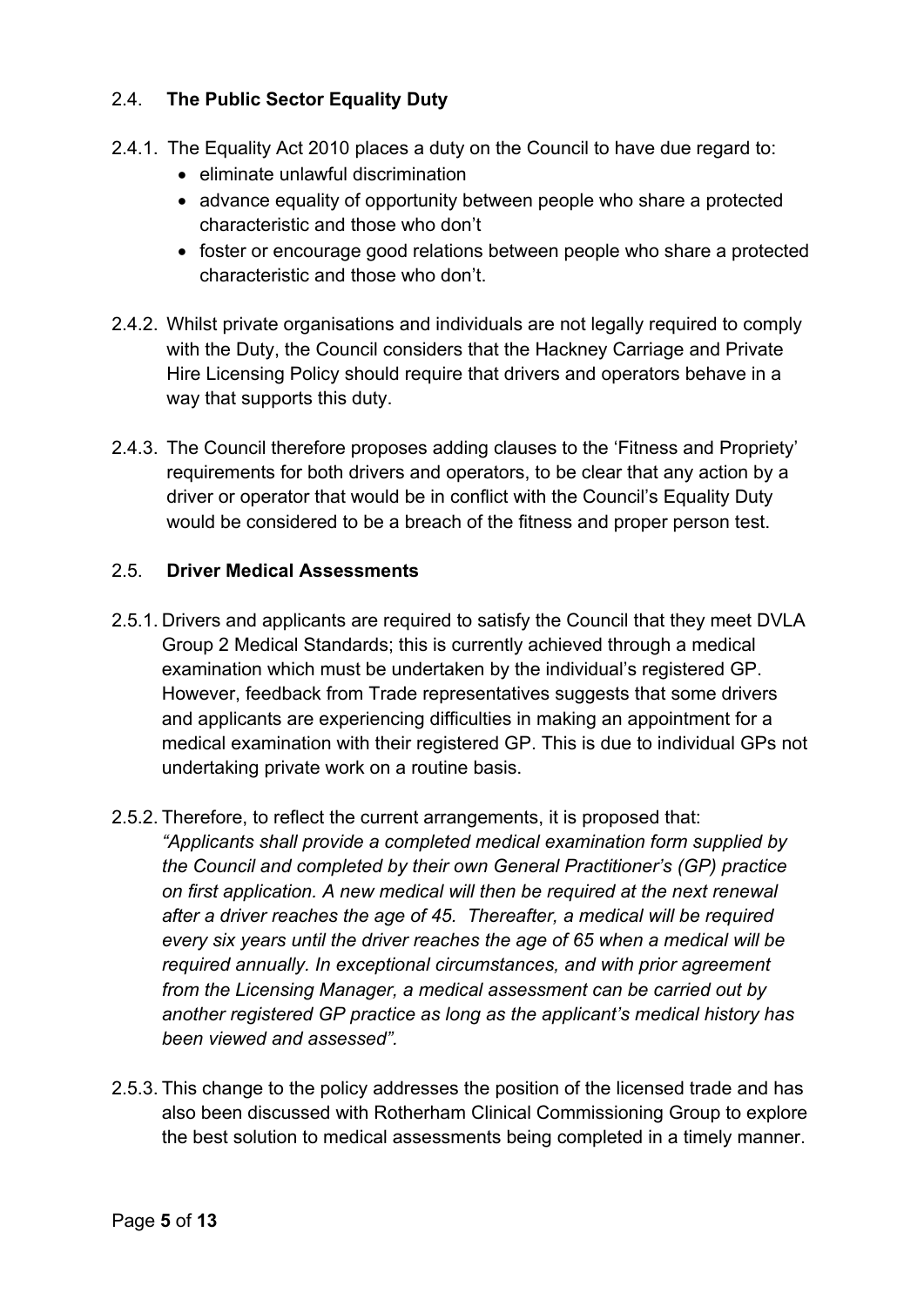# 2.6. **Basic DBS Checks for Ancillary Operator staff**

- 2.6.1. Private Hire Operators have to obtain a Basic Level DBS check before an Operator's licence is granted. However, individuals that work in certain roles within Private Hire Operator bases have access to significant amounts of sensitive and personal information, but are not currently subject to any checks.
- 2.6.2. The benefits of background checks on such individuals are clear and therefore, the Council is proposing that all operators should obtain a Basic Level Disclosure certificate for all ancillary staff members whom have access to booking records or dispatch vehicles. These records would be required to be provided to the Council by the relevant Operator, for all such individuals.
- 2.6.3. A more detailed DBS check can only be requested if an applicant is proposing to work in a profession which is deemed to be eligible for an Enhanced DBS check. Although hackney carriage and private hire drivers are eligible for enhanced checks, Private Hire Operators and their ancillary staff are not, and therefore can only be asked to complete a Basic DBS check.
- 2.6.4. This is the only recommendation contained with the Department for Transport's Statutory Guidance that is not currently in place within Rotherham. Implementing this recommendation would further improve the Council's role in protecting the public, safeguarding children and the vulnerable, and the prevention of crime and disorder.

# 2.7. **Refresher Training**

- 2.7.1. The Council currently require all applicants to undergo safeguarding awareness training and pass appropriate driving and knowledge assessments. Once an applicant has fulfilled these requirements, there is no further requirement for any future assessment in relation to these matters.
- 2.7.2. This means that long-serving drivers may have been working for several years without undertaking any further knowledge or driving assessment. The Council are therefore proposing to introduce a requirement for drivers' knowledge and driving ability to be assessed at the point of licence renewal.
- 2.7.3. Furthermore, the Council believes that existing drivers would find it beneficial to undertake refresher training in relation to safeguarding vulnerable passengers. Although the implementation of the current policy sets a requirement for all drivers to complete this training, it is recommended that safeguarding awareness should be required at licence renewal. This would enable drivers to be educated about current and emerging safeguarding concerns.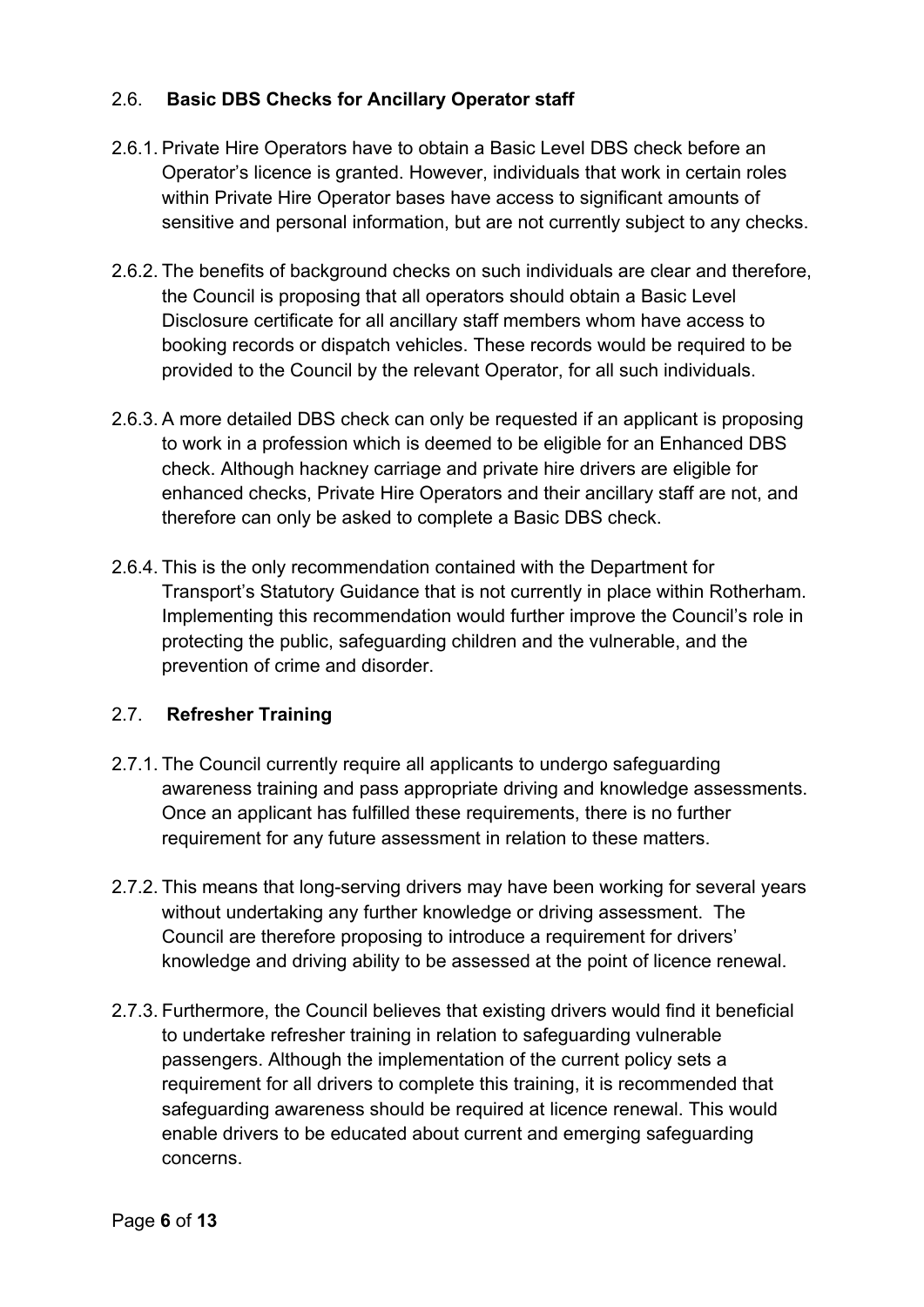### 2.8. **Driver Identification**

- 2.8.1. Legislation sets that all hackney carriage and private hire drivers have to identify themselves by "wearing a badge in such position and manner as to be plainly and distinctly visible". Currently, the Council issue an identification badge and clip to all drivers for the duration of time in which they are licensed.
- 2.8.2. However, feedback from trade representatives is that this should be revised as the current approach, where drivers wear the badge on a lanyard or clip, is not secure, which can negatively impact on the driver's focus, and is not always visible to passengers. The Council therefore proposes to give drivers a greater set of options for how they wear their badge, in order to address these issues. Although a clip or lanyard badge will still be an acceptable form of driver identification, drivers will be able to request an armband with a transparent pouch to be worn on their left arm, where their badge can be clearly seen by all passengers within the vehicle.
- 2.8.3. Other options are currently limited by legislation requiring badges to be worn upon the body. This means that permanently affixed badges within vehicles would not be lawful in isolation when adhering to the current legislation. However, to address feedback about the lack of visibility of identification in some circumstances, a proposed requirement for an internal notice identifying the driver is set out in 2.9.

### 2.9. **Vehicle Signage**

- 2.9.1. Following the previous review of taxi licensing in 2015, a new set of requirements were created in regards to vehicle signage. This included:
	- a) A licence plate permanently affixed to the rear of the vehicle
	- b) A licence plate permanently affixed to the front of the vehicle
	- c) A sign / notice permanently affixed to each front door of the vehicle
	- d) A sign / notice permanently affixed to each rear passenger door of the vehicle
	- e) A notice permanently fixed to the interior glazed surface of the quarter light of both rear doors so that the contents of the notice are visible from the outside of the vehicle.
	- f) A notice permanently fixed to the interior glazed surface of the front windscreen so that the contents of the notice are visible from the outside of the vehicle.
	- g) A notice, clearly visible from the passenger seats / compartment, identifying the current driver of the vehicle.
	- h) The vehicle licence number must be permanently printed in white block letters (to a specification prescribed by the council) on the vehicle's boot.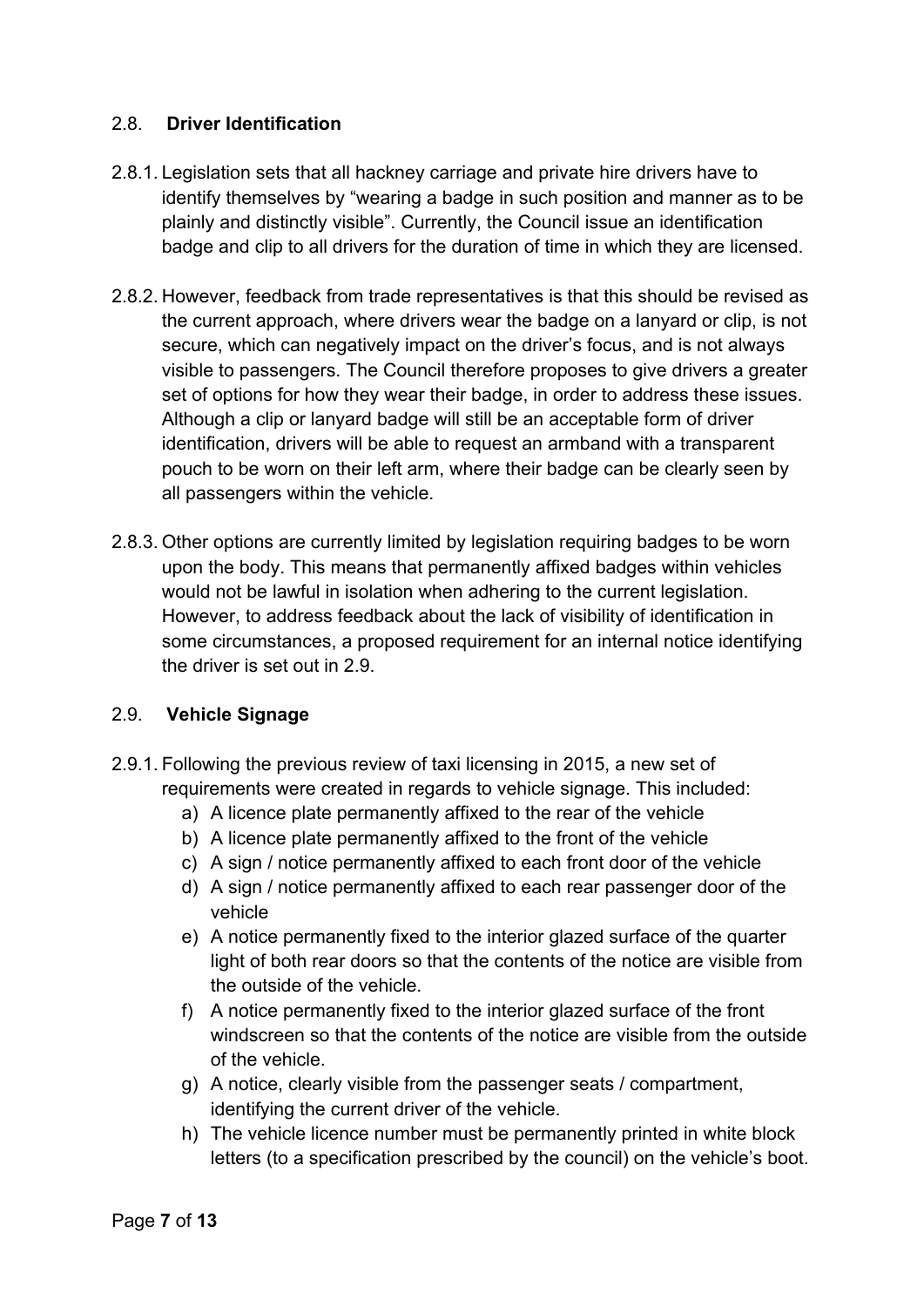- i) The private hire vehicle licence number must be permanently printed in white block letters (to a specification prescribed by the council) on the bonnet of the vehicle.
- 2.9.2. Subsequently, with Commissioner's approval, only requirements a), c), e), and f) were actively introduced as requirements for drivers. However, the Council now believe that the remainder of the requirements should be brought into effect to ensure that the public can recognise a Rotherham licensed vehicle and its driver. Improving the amount of signage on and in vehicles would identify a 'Rotherham taxi' more effectively, meaning that users would have more confidence in licensed vehicles and their drivers.
- 2.9.3. In addition to the above signage requirements, the Council also proposes to require the 'audio activation' button for CCTV recording, to be clearly signed as such for passengers.

# 2.10. **Vehicle Camera Storage Capacity**

- 2.10.1. The current Policy requires that the vehicle camera system must be capable of recording and storing a minimum of fourteen twenty-four hour periods (336 operational hours) of images at a required standard.
- 2.10.2. An analysis of the use of taxi cameras in investigations has been undertaken as part of the review of the Policy. Of the 50 complaints received between July and September 2019, 33 required the service to request camera footage. In two cases camera footage was no longer available due to the passage of time.
- 2.10.3. The average time between a complaint being made and the time and date of the alleged incident was 9.2 days. The average time between the reported incident date and CCTV being obtained was 13.5 days. Whilst footage was unavailable in a very small number of cases, there is a risk that footage may not be available in some instances.
- 2.10.4. The Council therefore proposes to extend the requirement to twenty-one twenty-four hour periods (504 operational hours), to ensure that Officers have sufficient time, after a report is made, to obtain footage if needed.

# 2.11. **Incentivising Ultra Low Emissions Vehicles (ULEVs)**

2.11.1. The current policy states:

*"The Council aims to encourage the uptake of low emission vehicles in the Borough, and will seek to examine the feasibility of introducing differential licensing fees for electric hybrid and ultra-low emission vehicles".*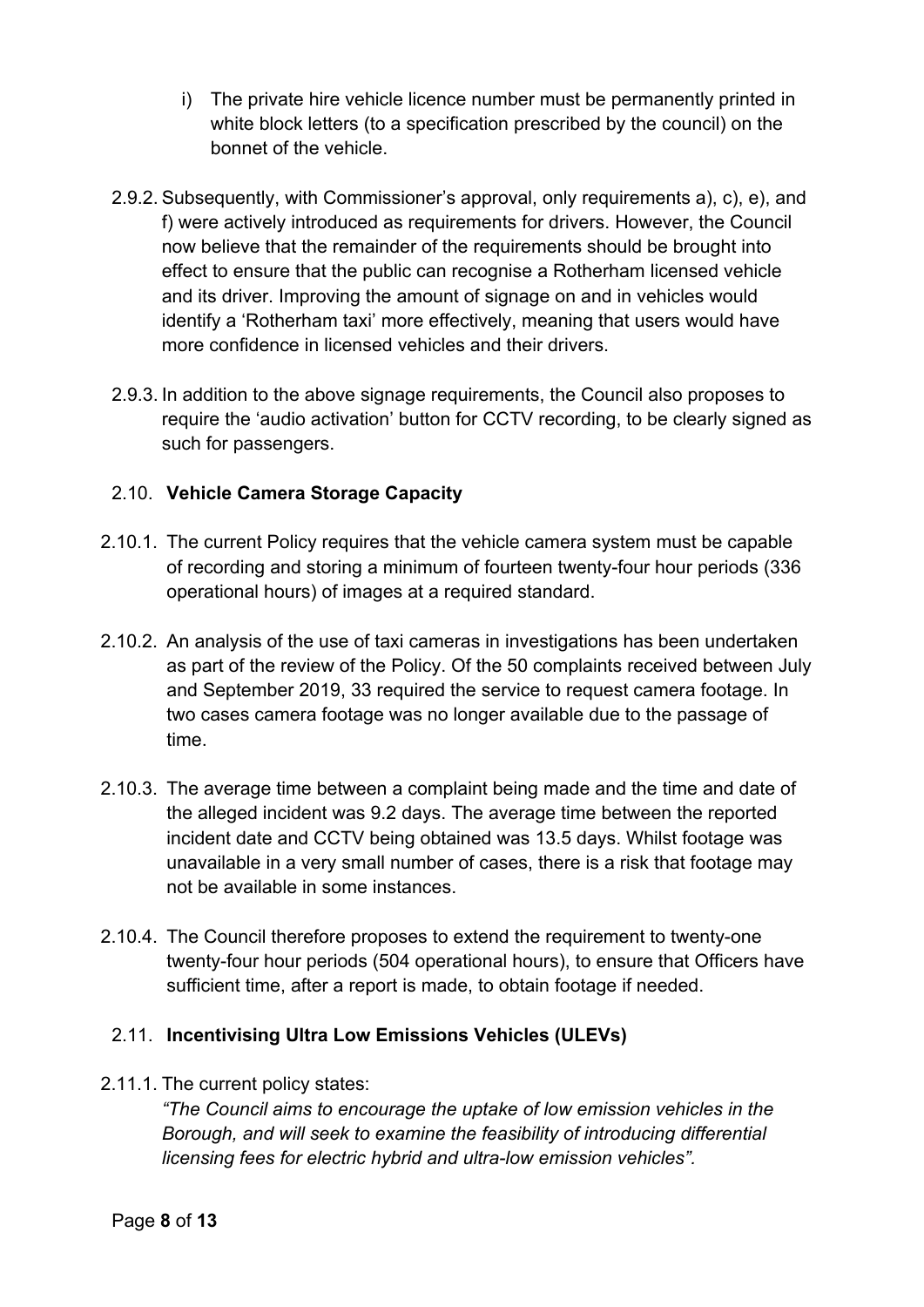- 2.11.2. Whilst the Council has not currently included proposals to change this position in the new draft policy, it is proposed that detailed plans are drafted through the consultation process.
- 2.11.3. The Council recognises the environmental benefits of ULEVs and the positive impact that such vehicles could have on the achievement of local air quality targets and on the environment more broadly. With this in mind, the Council could consider incentivising vehicle owners to upgrade their licensed vehicles to help to combat the issues associated with emissions. This could be achieved in a number of ways; for example:
	- Through increasing the licensable age beyond the current limit set by the Council, if vehicles meet a specific emissions standard;
	- Offering reduced licence fees for more sustainable vehicles.
- 2.11.4. This proposal is closely aligned to the Sheffield and Rotherham Clean Air Zone. Although vehicles licensed by the Council do not have to comply with Category C specifications applied to licensed vehicles operating within the Sheffield zone, the benefits of moving to ULEV vehicles in order to operate in any Clean Air Charging Zone in Sheffield are clear.

# **3. Options considered and recommended proposal**

- 3.1. When the policy was introduced in 2015, it stated that a formal review of the policy statement would be conducted at least every three years. An initial review of the policy was carried out in July 2016, meaning that the policy is now due to enter a formal review process.
- 3.2. As part of the review, Licensing Board members are an important consultee and should feed into the wider consultation process. There are two options available for Licensing Board as to how the board is involved in consultation:
- 3.3. **Option 1:** The Board can discuss the draft policy within this meeting, where minutes of the meeting are taken and can be used to document the discussion that takes place. The Chair of the Board would then submit a formal, written response to the consultation which is representative of the board. This is the recommended option.
- 3.4. **Option 2:** The board can discuss the draft policy within this meeting, where minutes of the meeting are taken and can be used to document the discussion that takes place. Officers would then facilitate written responses from each member of the board which would form a part of the consultation process.

# **4. Consultation on proposal**

- 4.1. The draft policy is currently subject to a formal consultation process. The consultation will include, but will not be limited to:
	- Representatives of the local Licensed Trade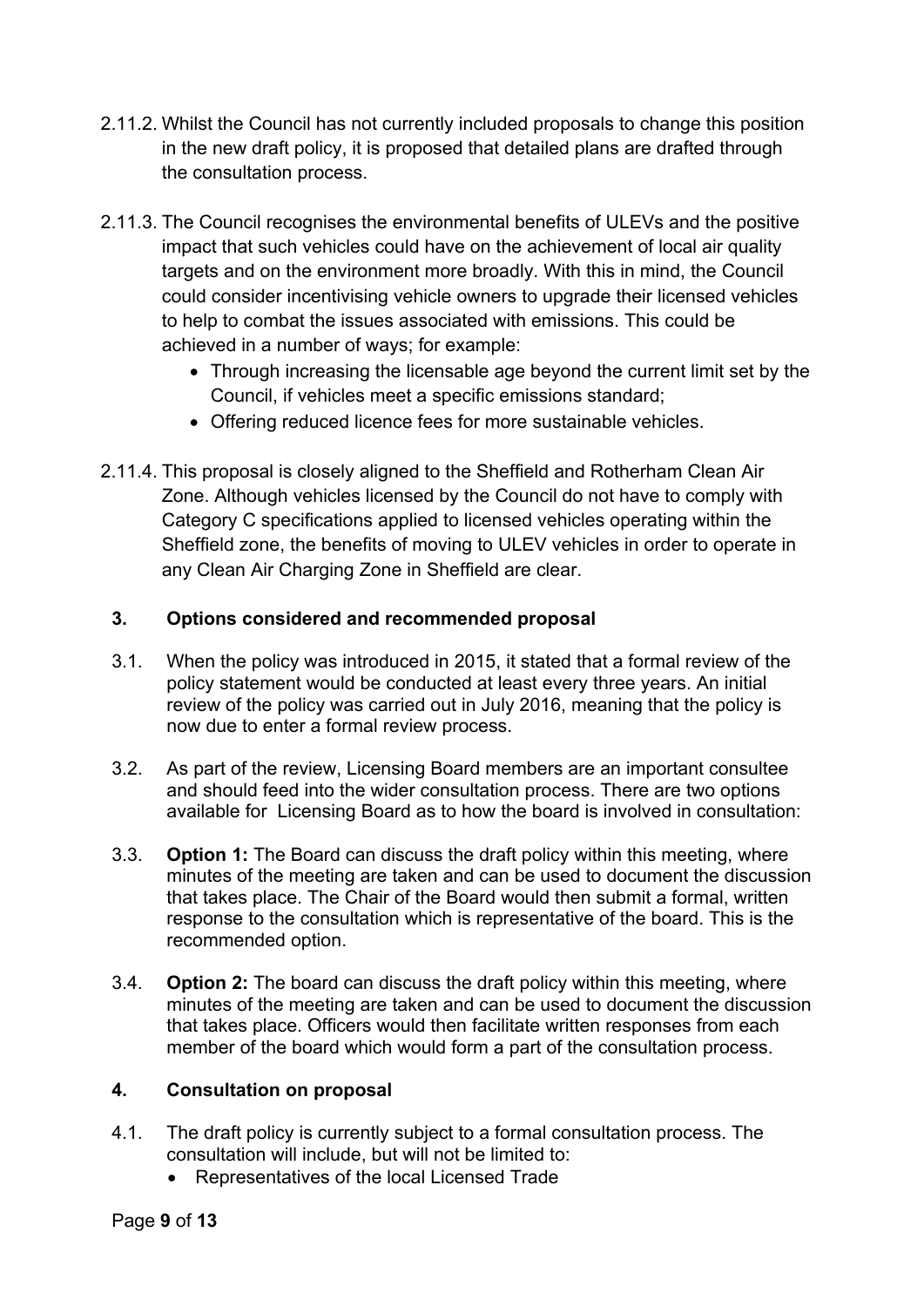- Council Members
- Licensing Board
- Members of the public
- South Yorkshire Police
- Groups representing older people, young people, people with disabilities and other similar groups
- Groups representing the interests of passengers
- NACRO
- Groups representing survivors / victims of crime
- Neighbouring Local Licensing Authorities.
- 4.2. It is essential that those affected by the policy are appropriately involved in its development. Therefore, the licensed trade and members of the public will be fully involved in the consultation process and their views and suggestions will be taken into consideration before a final policy is drafted.
- 4.3. The views of elected members, particularly those that have a role in relation to Hackney Carriage and Private Hire Licensing, are also critical to the review process and this report gives the opportunity to Licensing Board to formally respond to the consultation.
- 4.4. The consultation will run for a minimum period of eight weeks and include online and paper questionnaires, as well as face-to-face sessions across the borough, focusing on the proposed changes highlighted above. However, the consultation process will also be used to obtain views on other matters that should be considered for inclusion within the policy.
- 4.5. Following the consultation period, a final version of the policy will be written and presented to Cabinet for approval.

### **5. Timetable and Accountability for Implementing this Decision**

- 5.1. Consultation on the draft policy commenced on 2nd January 2020
- 5.2. The consultation will run for a period of at least eight weeks from the date of commencement.
- 5.3. A final draft policy will be developed and presented to Cabinet for adoption in March 2020.

### **6. Financial and Procurement Advice and Implications**

- 6.1. There are no specific financial or procurement implications directly associated with this report.
- 6.2. Activity related to the development and implementation of the revised policy will be undertaken and contained within existing budgets.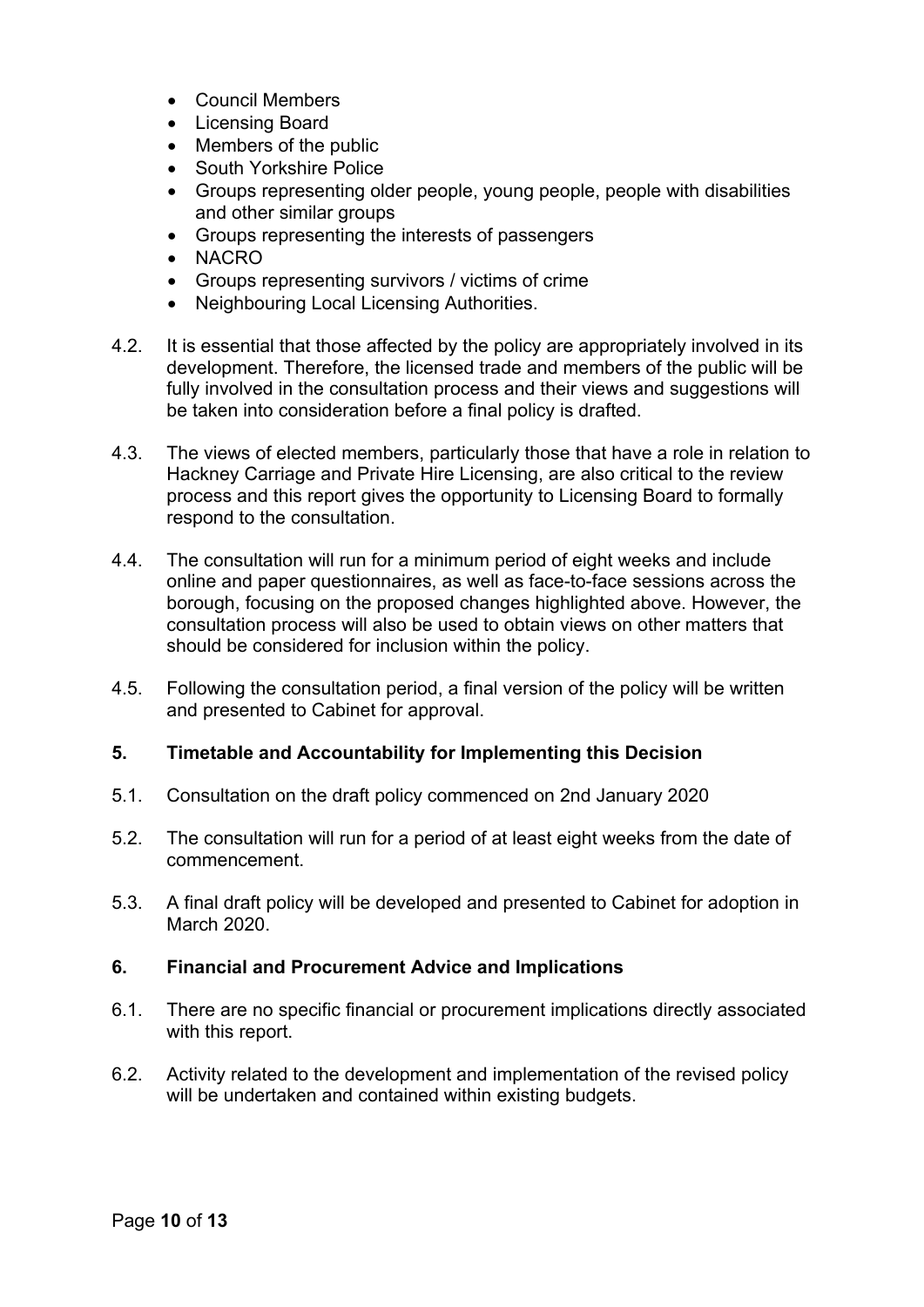### **7. Legal Advice and Implications**

- 7.1. The Council is responsible for the regulation of Hackney Carriage and Private Hire licensing in the borough. There is no legal requirement to have a policy in place; however, such a policy is necessary to ensure proper regulation of the trade and ensure that high standards are maintained. In order for such a policy to be fit for purpose, it needs to be regularly reviewed and amended to reflect change, so that regulation of the trade is consistent and remains effective. Regulation is essential to ensure effective safeguarding in the borough.
- 7.2. Failure of the Council to properly regulate Hackney Carriage and Private Hire licensing in the borough and the failure to maintain a policy that is fit for purpose leaves the Council and any decisions made in relation to licensing open to legal challenge. Any such challenge carries both financial and reputational risk for the Council.
- 7.3. The Council must be able to demonstrate effectiveness of the policy and provide confidence and reassurance regarding its implementation.
- 7.4. The Council must have regard to all relevant legislation and ensure that consultation process is followed correctly, in order to minimise the risk of any legal challenge.

### **8. Human Resources Advice and Implications**

8.1. There are no direct HR implications arising from this report.

### **9. Implications for Children and Young People and Vulnerable Adults**

- 9.1. Both the Jay report into Child Sexual Exploitation (CSE) in Rotherham and the subsequent Corporate Governance Inspection led by Louise Casey CB identified issues, amongst which was the importance of having an effective taxi licensing service.
- 9.2. At the heart of the policy lies a commitment to the protection of the public, safeguarding children and the vulnerable and the prevention of crime and disorder. The effective implementation of the licensing policy and the standards that it contains plays an important part in the protection of children and vulnerable people in Rotherham.
- 9.3. Since the publication of the report, the licensing team have been working with colleagues in Children's Services to ensure that those involved in the care and support of looked after children are aware of the key contacts within licensing, the nature of information that can be passed on to the licensing team and the action that the team can take as a result. This has been achieved by identifying single points of contact within the Licensing Service and Children's Services and an agreed protocol for the sharing of information between services (making use of the formal, documented Local Authority Designated Officer procedures within Children's Services).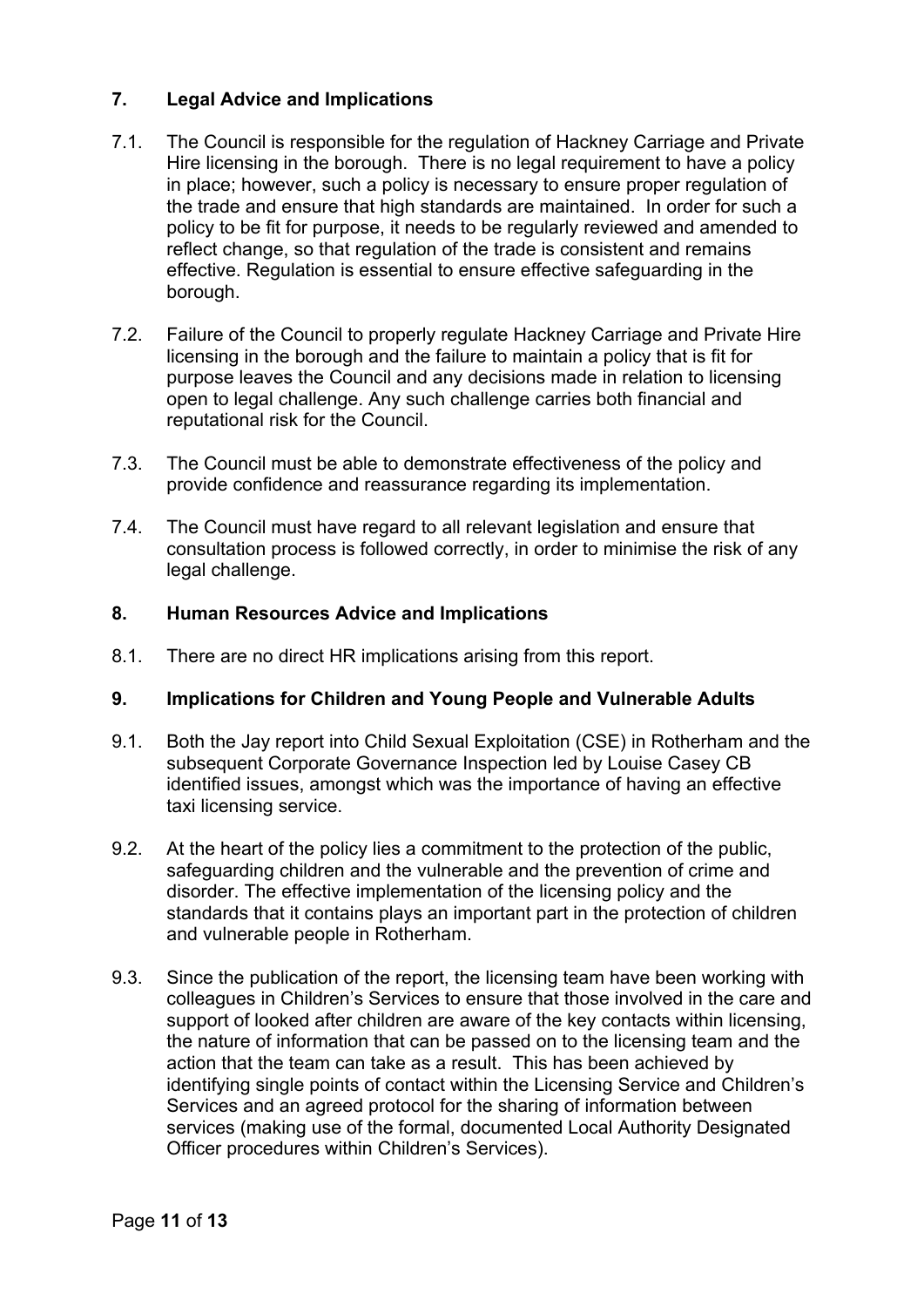- 9.4. In addition, action has been taken to repair and formalise the information sharing processes within the Council and between its partners. This includes the regular attendance of a senior manager from the Council's regulatory service at the weekly CSE / CCE Intelligence Sharing Meetings that are chaired by South Yorkshire Police. Information that is discussed at the weekly meetings includes detail on offenders, victims and locations of concern. These meetings also provide a forum where a multiagency approach to a problem can be discussed; if need be with formation of a separate task and finish group consisting of the various Council services and partner agencies.
- 9.5. The Council's Hackney Carriage and Private Hire Licensing Policy makes it clear that non-conviction information can be taken into consideration when making decisions regarding licensing matters (there had previously been a criticism that officers acted only when a licence holder had actually been convicted of an offence). The policy confirms that the safety of the travelling public must be the paramount concern.

### **10. Equalities and Human Rights Advice and Implications**

- 10.1. In undertaking its licensing function, the Council comply with relevant legislative requirements including the Human Rights Act 1998.
- 10.2. The policy (along with the Council's General Enforcement Policy) will ensure the consistent and fair determination of licences; recognising that every individual is entitled to dignity and respect.
- 10.3. When making licensing decisions the Council and its officers aim to ensure there is no discrimination on the grounds of culture, ethnic or national origins, gender, disability, age, sexual orientation, political or religious beliefs, socioeconomic status, or previous criminal conviction or caution which is not relevant to the current issue.
- 10.4. Adherence to these requirements are assured by means of officer awareness, observation, case reviews and both customer satisfaction and complaints received into the service. In addition, those affected by licensing decisions have the legal right to challenge that decision in the Magistrates Court.
- 10.5. An Equalities Screening Assessment has been completed.

### **11. Implications for Partners**

11.1. It is recognised that enforcement and compliance activity often cannot be carried out in isolation by the Council. Its key partnerships with other agencies e.g. South Yorkshire Police, HM Revenue and Customs and the Driver and Vehicle Standards Agency are critical to ensure a comprehensive approach to regulation.